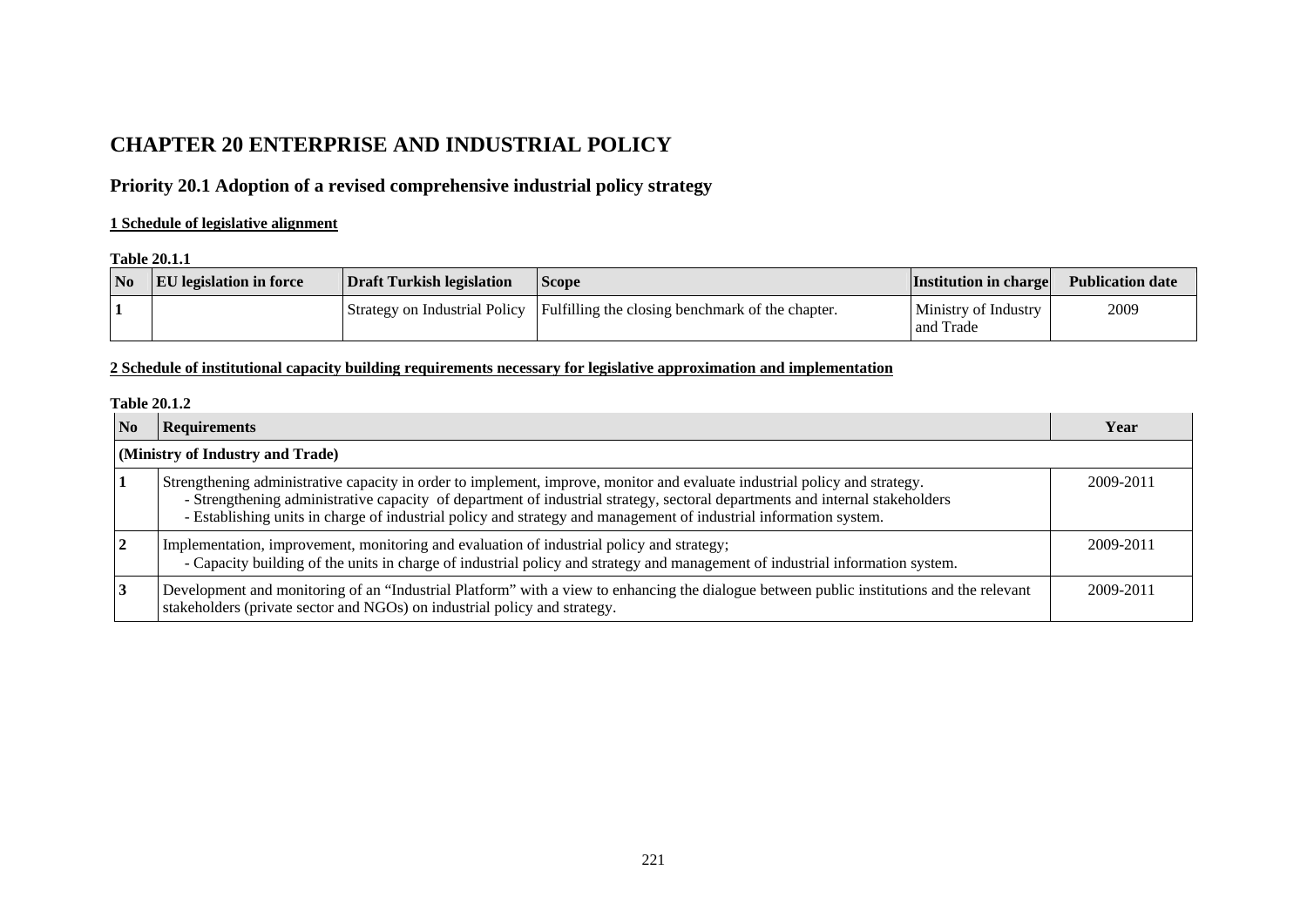### **3 Financial requirements and resources**

| <b>Table 20.1.3</b><br>(Euro)                                                                                                                                                                    |           |                        |                   |       |              |
|--------------------------------------------------------------------------------------------------------------------------------------------------------------------------------------------------|-----------|------------------------|-------------------|-------|--------------|
| <b>Requirements (Ministry of Industry and Trade)</b>                                                                                                                                             | Year      | <b>National Budget</b> | <b>EU</b> sources | Other | <b>Total</b> |
| <b>I-Investment</b>                                                                                                                                                                              |           |                        |                   |       |              |
| Office infrastructure requirements to meet the needs of<br>the units to be established.                                                                                                          | 2009      | 300,000                |                   |       | 300,000      |
| II- Legislative approximation and implementation                                                                                                                                                 |           |                        |                   |       |              |
| - Personnel                                                                                                                                                                                      |           |                        |                   |       |              |
| Recruitment of 20 industrial experts for sectoral<br>departments; 5 industrial experts for the coordination<br>of industrial policy and strategy; 5 experts for<br>statistics and data analysis. | 2009      | 540,000                |                   |       | 540,000      |
| - Training                                                                                                                                                                                       |           |                        |                   |       |              |
| Training aiming at strengthening administrative<br>capacity of department of industrial strategy,<br>sectoral departments and internal stakeholders                                              | 2009-2011 | 80,000                 | 720,000           |       | 800,000      |
| Training on strategy development, implementation,<br>monitoring and evaluation; process management and<br>data analysis                                                                          | 2009-2010 | 50,000                 | 450,000           |       | 500,000      |
| - Consultancy                                                                                                                                                                                    |           |                        |                   |       |              |
| Consultancy on design, implementation and<br>assessment of surveys conducted to evaluate the state<br>of play of the industry                                                                    | 2009      | 4,370                  | 39,330            |       | 43,700       |
| Consultancy on analyzing good practices in other<br>countries                                                                                                                                    | 2009      | 18,000                 | 162,000           |       | 180,000      |
| Consultancy on conducting impact analysis of<br>current practices                                                                                                                                | 2009      | 24,000                 | 216,000           |       | 240,000      |
| Consultancy on conducting regulatory impact<br>analysis                                                                                                                                          | 2009      | 8,000                  | 72,000            |       | 80,000       |